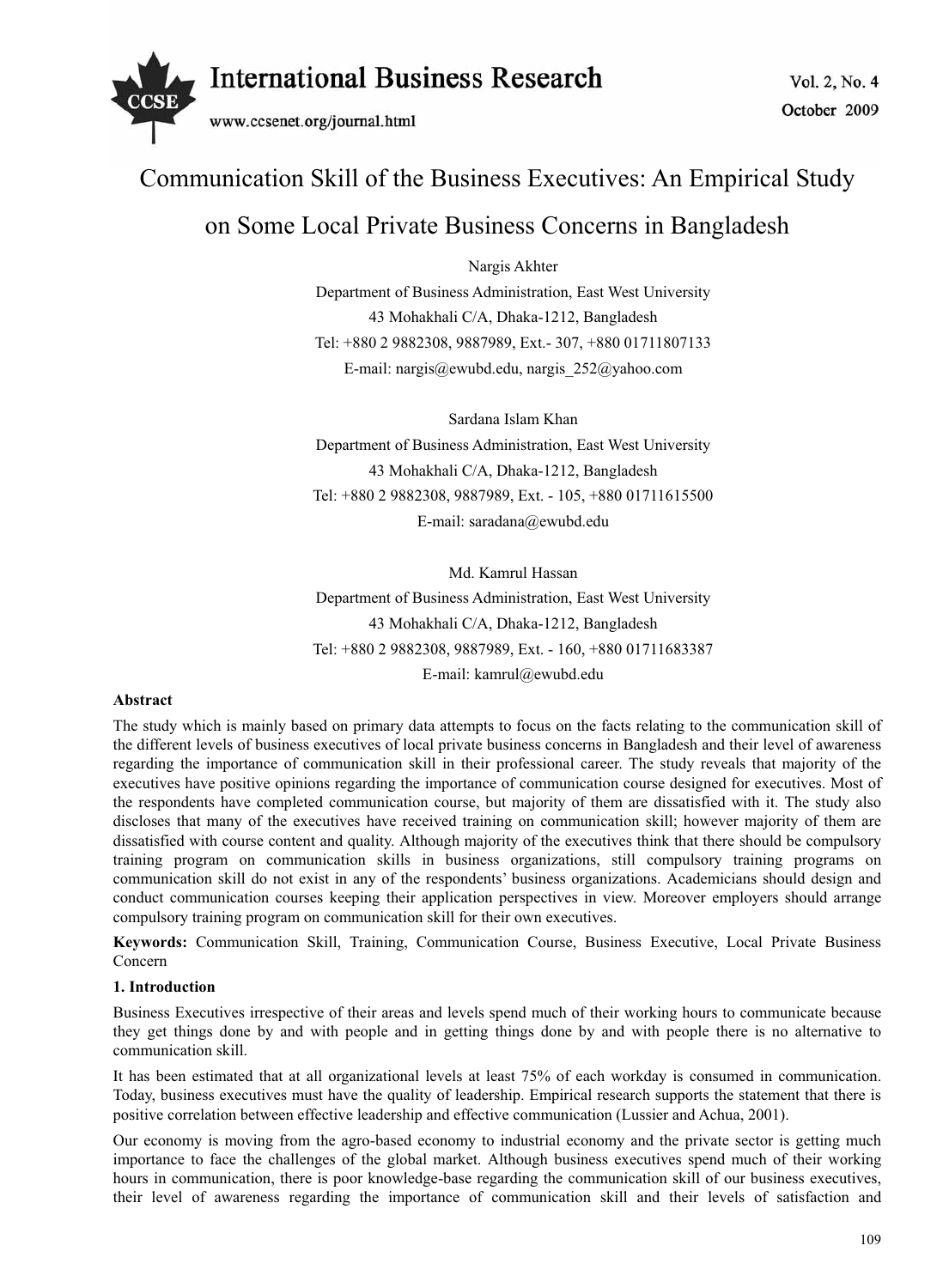expectations regarding the training program on communication skill of their organizations.

The researcher tried to address the following specific study issues relating to the communication skill of the business executives of local private business concerns in Bangladesh:

(1) Do the executives think that the communication course is important for the executives?

- (2) Did the executives under this study complete communication course?
- (3) Did the executives (who have completed communication course) get any help from the communication course?
- (4) What benefits have they received from the communication course?
- (5) Did the executives get any training on communication skill?
- (6) Who organize this training on communication skill?

(7) What are the opinions of the executives towards the training, which they have attended regarding communication skill?

(8) Do the executives think that communication course is important for the executives?

(9) Do the executives think that there should be compulsory communication training program for executives at organization?

## **2. Objectives of the Study**

In light of the above-mentioned study issues, the following are the objectives of the study:

(1) to make a knowledge-base regarding the executives' opinions towards the importance of communication course for executives ;

(2) to make a knowledge-base regarding the completion of communication course by executives and their opinions regarding the benefits received by the completion of communication course;

(3) to focus on the executives' training on communication skill and their opinions regarding it;

(4) to determine the different levels of executives' opinions regarding their own communication skill ;

(5) to determine the different levels of executives' opinions regarding the existence of compulsory training program in the organizations on communication skill for executives.

#### **3. Methodology of the Study**

#### *3.1 Data Collection*

The study focused on both secondary and primary sources. The secondary sources of data include relevant books and journals. The study collected most of the data from primary source through structured questionnaire. The Likert-type five (05) point's scale was used to know about executives' opinions regarding different relevant study issues. In this five (05) point's scale 5 indicates 'highly satisfactory'/ 'strongly agree'; 4 indicates 'satisfactory'/ 'agree'; 3 indicates 'neither satisfactory nor dissatisfactory'; 2 indicates 'dissatisfactory'/ 'disagree' and 1 indicates 'highly dissatisfactory'/ 'highly disagree'.

#### *3.2 Area Surveyed*

The study collected data from Dhaka City because Dhaka is the main centre of the local private business concerns in Bangladesh. Time and cost were other important reasons for this decision.

# *3.3 Selection of Sample*

The study selects 10 sample local private business concerns which had production experience for a minimum of 4 years. So, purposive sampling was adopted in selecting sample enterprises. Initially, the study took 250 sample executives belonging to different levels using convenient sampling and among these 250 executives 50 executives were selected from top level, 75 were selected from mid level and the rest 125 were selected from bottom level i.e. from each of the sample enterprise 2, 3 and 5 executives were selected from top, mid and bottom level respectively. After screening finally the study took 200 executives as sample for this study and among these 200 samples 40 belonging to top level, 60 belonging to mid level and the rest belonging to bottom.

# *3.4 Analysis of the Data*

The collecting data have been analyzed using percentage, mean and standard deviation.

#### **4. Literature Review**

Most of the studies conducted on the communication skill of the executives have been reviewed in the following section: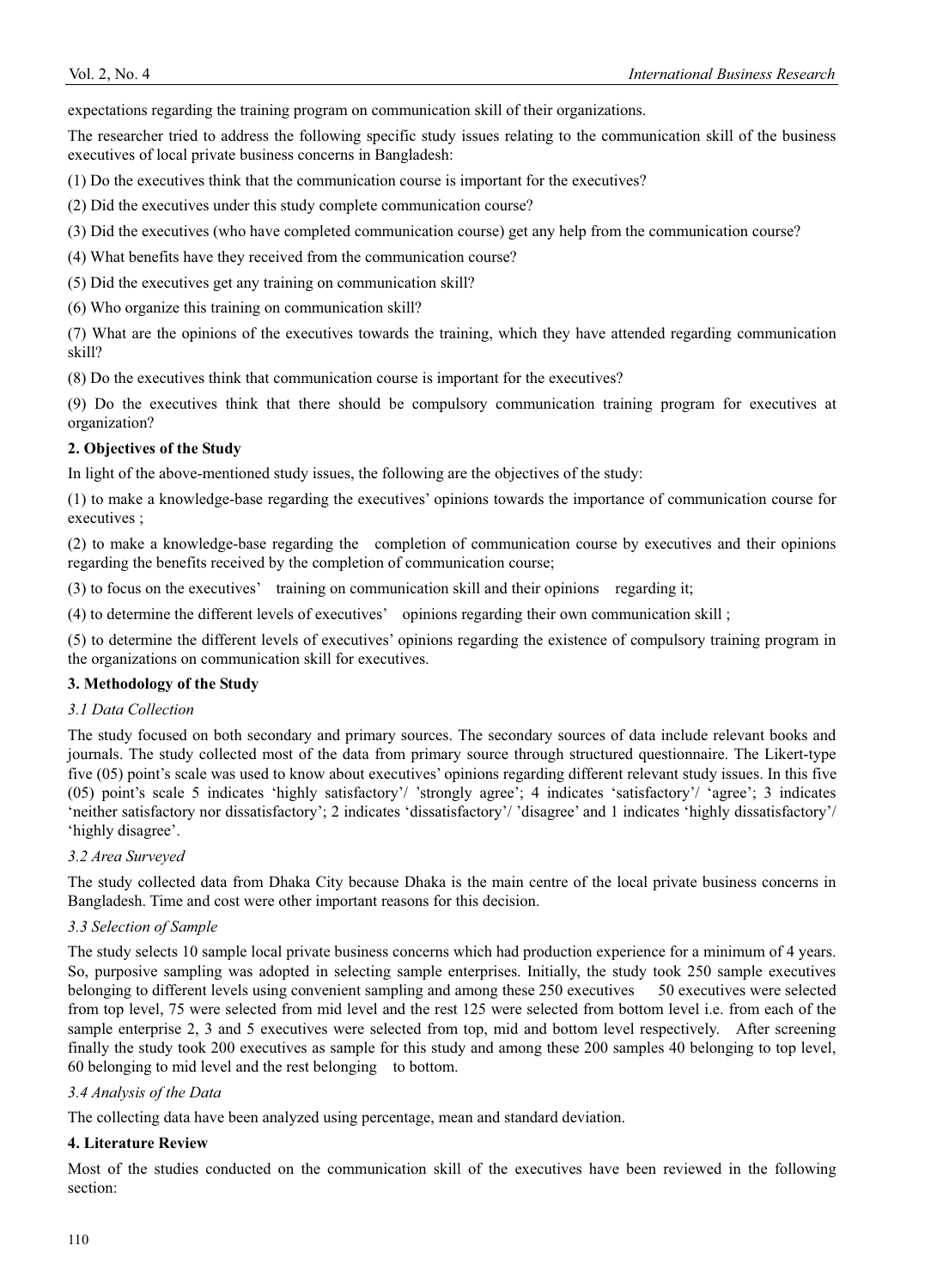Bennett and Olney (1986) in "Executives Priorities for Effective Communication in an Information Society" found that executives in selected Fortune 500 companies throughout the United States opined that effective communication skills are more important now than ever before for business success and these skills will remain as a critical component of the information society. The researchers mentioned that the educators should give emphasis on the findings of this research in reviewing and developing realistic business communication curricula.

Papa and Tracy (1988) in "Communicative Indices of Employee Performance with New Technology" found significant positive relationships between each of the communication variables and employee productivity with new technology.

Barker and Others (1992) used a listening effectiveness inventory to measure perceived listening ability among managers who were leaders in a professional management association in the United States and Canada. The study found statistically significant differences for training and gender and insignificant differences were found for age.

Dowd and others (1994) in "What Corporations Seek in MBA Hires: A Survey" conducted a study among MBA candidates and found that 85% of the recruiters hold communication skill as the most important skill.

Swanson and others (1994) in "Business Communication: A highly valued course in Business Administration" asked 500 undergraduate and graduate students to rank all core business courses and they ranked business communication first among all core courses.

Smeltzer and Thomas (1994) in "Managers as Writers" expressed that managerial writing is performed within a unique context. So, it is important to review the extant research within that context to understand managerial writing.

Moss (1995) in "Perceptions of Communication in the Corporate Community" conducted a study on chief executive officers and directors of personnel or training and the author found that the respondents believe that oral communication before a small group is important and that principles of communication should be stressed over formats for letters and memos and they also believe that reading and editing as well as grammar skills are very important.

Fisher and Ann (1998) in "The High Cost of Living and Not Writing Well" conducted a study among 1000 employers in the United States and showed that Employees must have good communication skill.

Welch and others (1999) in "Communication Change: Ideas from Contemporary Research", researchers summarized the 29 articles and reports to help communicators to change leaders.

Williams and others (1999) in "Key Elements of Effective Supervisor /Employee Communication" found out 21 key principle of Effective supervisor / Employee communication based on comprehensive review of 200 supervisor/employee communication studies.

Clutterbuck (2001) in "Communication Competence and Business Success" mentioned that how the communication differ in successful and less-successful organization. In that study he also examined the link between the communication competence and business success.

Whalen and others (2001) in "How Communication Drives Merger Success" explored the strategy and qualities of mergers companies and offered training tools and diagnostics on the basis of findings.

Roberts and others (2003) in "Intangible Assets and Communication" found the relationship between intangible assets and communication and also suggested analysis and diagnostic tool which can be applied in organizational communication.

Kandath and others (2003) in "Communication Behavior of Virtual Workforces" explored the impact of communication in virtual workforces and observed which communication processes and methods are suitable for virtual workforces.

Bowen (2006) in "The Business of Truth – A Guide to Ethical Communication" mentioned about issues in today's ethical communication. In this article the researchers observed that what type of ethics and frequency the training practitioners receive and their feelings about their role in ethics. They also examined the measurement of their organizations about ethics and their action in conscience of the organization.

Greenwald & Associates Inc. (2009) in "Survey of Generational Communication Differences around the Globe" identified trends of industrialized countries and emerging economics regarding business communication with diverge age around the world. Researchers addressed that how the expectations and satisfaction of employer's communication and engagement method of Gen Y and Boomers differ in specific areas and also addressed the changes which are needed to improve engagement and teamwork.

Hearn and others (2009) in "Application and implementations of new media in corporate communications: An action research approach" mentioned that advances in new media and web technology are making it easier for organizations, their employees and other concerned members to participate in the creation and management of content . So, it is very much helpful to understand how a corporate communication strategy can leverage these trends.

Bakar and others (2009) in "LMX quality, supervisory communication and team-oriented commitment: A multilevel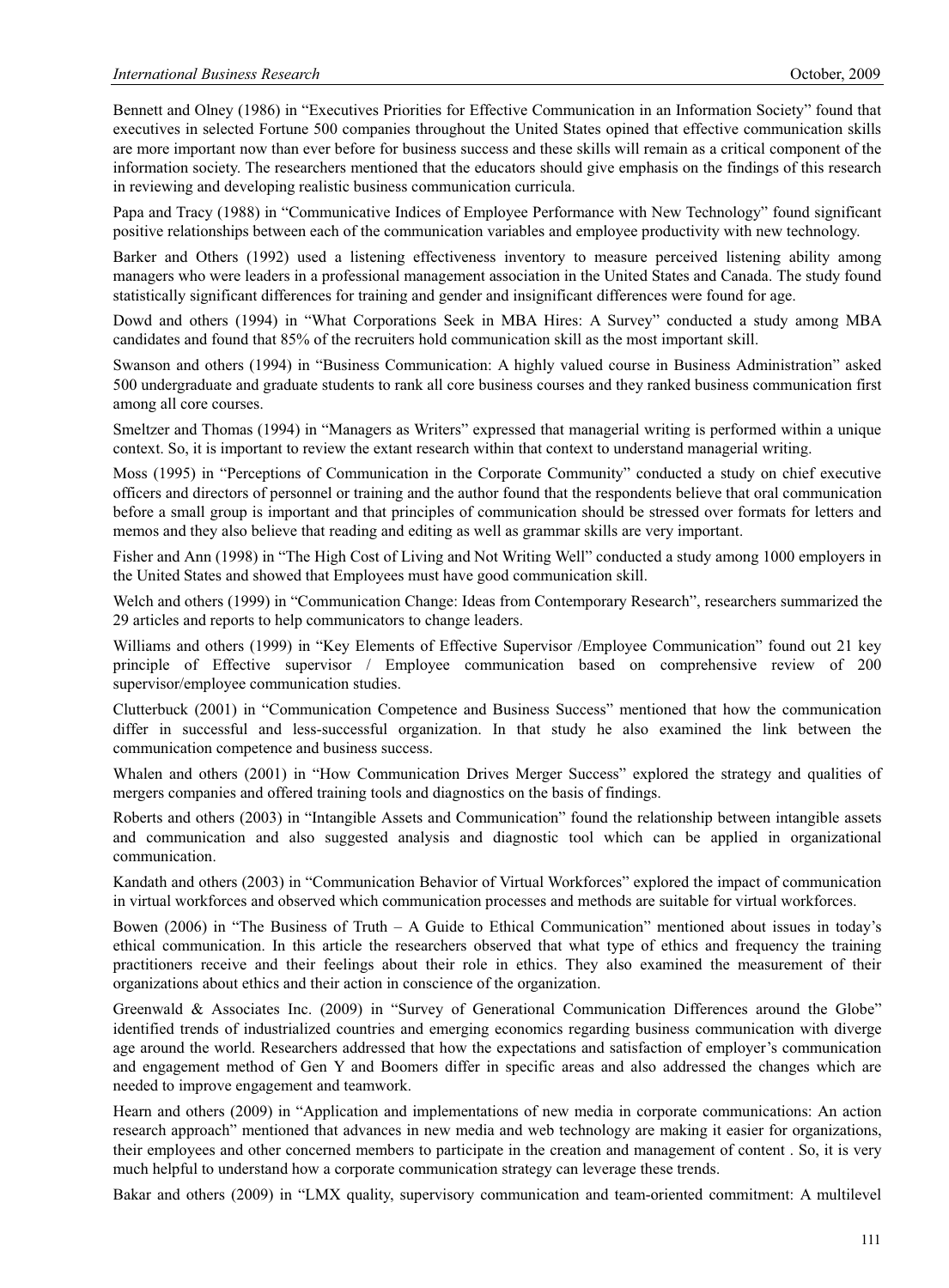analysis approach", documented the impact of dyadic communication and relationships on individual behavior in workgroups, in this study communication remains as the background element in leadership and management literature as opposed to being the primary process in leader-member relationships development.

Gilsdorf in "Executives' and Academics' Perceptions on the Need for Instruction in Written Persuasion" surveyed communication executives and business communication teachers and expressed that probably business communication classes don't prepare students adequately for persuasive writing.

The above review of the studies conducted on communication skill of business executives reveal that business executives think that effective communication skill is important for the success of business and academicians should offer realistic business communication course curricula. It is also clear from the above review of the studies that not a single study has been conducted on the communication skill of the business executives of Bangladesh. So, it is worthwhile to conduct a study on communication skill of the business executives of Bangladesh.

## **5. Findings of the Study**

## *5.1 Opinions towards the Importance of Communication Course*

The table 01 reveals that majority (97.30%) of the executives' opinion is positive regarding the importance of communication course for the executives. The table 01 also reveals that although a very few percentage of the mid and low level executives think that communication course is not important for the executives but none of the top level executives agree with this opinion.

The Table 02 shows that executives belonging to different levels have completed communication course and their number is more (58.11%) than that of executives who did not (41.89%) complete the communication course.

The table 03 shows that among those executives who have completed communication course (58.11%) majority (90.70% ) of them informed that they have been not benefited by the communication course. The table 03 also reveals that majority of the executives belonging to the three different levels have not been benefited by the communication course.

#### *5.2 Design and execution of the Communication Course*

A question was asked to those executives who have completed communication course but think that they did not receive any benefit from the completion of communication course. The question was, whether they think that the communication course was not designed and executed from the practical point of view. All of them opined that their course was neither designed nor executed from the practical point of view. Academicians should give emphasis on this comment in designing communication course.

#### *5.3 Training on Communication Skill*

The table 04 reveals that the number of executives (52.70%) who received training is more than that of the executives who (47.30%) did not receive training. The table also reveals that among different levels of executives the top management is in highest position (58.33%) and the lower level management (47.22%) in the lowest position in receiving training.

#### *5.4 Organizer of the Training on Communication Skill*

The table 05 shows that in case of the majority (61.53%) of the executives training program has been arranged by the organization.

#### *5.5 Opinions towards the quality of the training program on Communication Skill*

The table 06 shows the mean scores (with standard deviations) of the executives' opinions towards the quality of the training program on communication skill. The mean scores of top, mid and bottom level executives' degree of satisfaction reveal that they are dissatisfied with most of the different areas of the communication skill of the training program except for the non-verbal skill regarding which they are neither satisfied nor dissatisfied.

#### *5.6 Degree of Satisfaction regarding the Executives' Own Communication Skill*

The table 07 shows the mean scores (with standard deviations) of the executives' opinions towards their own communication skill. The mean scores of top, mid and lower level executives' degree of satisfaction regarding oral area of their own communication skill are 4.12, 4.11 and 3.93(near about 4) respectively. So, the top, mid and lower level executives are satisfied with their oral communication skill. It is clear from the mean scores of the top, mid and lower level executives' degrees of satisfaction regarding writing and listening skill that all of them are satisfied with their writing and listening skill. The table 07 shows that the mean scores of the top, mid and bottom level executives' degrees of satisfaction regarding their non-verbal communication skill are 3.44, 3.97 and 3.72 respectively and in each of these three levels the mean scores are near about 4. So, the top, mid and bottom level executives are satisfied regarding their non-verbal communication skill also. Further, the aggregate mean scores show that the executives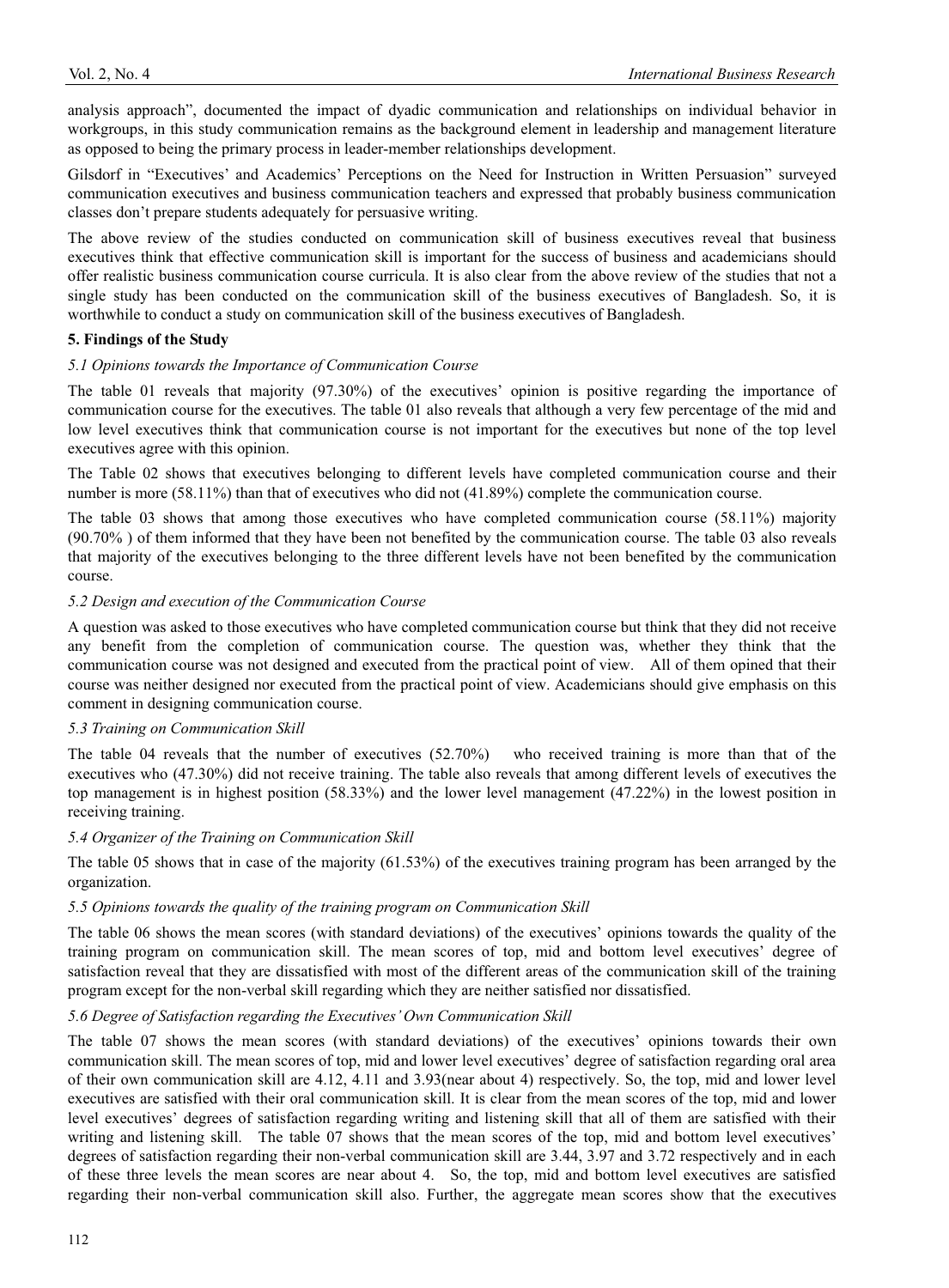irrespective of their levels are satisfied with their oral, writing and listening communication skill. The aggregate mean score of the executives' degree of satisfaction regarding their non-verbal communication skill is 3.76 which is near about 4. So, the executives irrespective of their levels are satisfied with their non-verbal communication skill also. This question was asked to find out perception regarding their own communication skill and does not necessarily reflect the real picture.

## *5.7 Opinions regarding the Compulsory Training Program on Communication Skill*

The table 08 reveals that majority (91.89%) of the executives think that there should be compulsory training program on communication skill for the executives. The table 08 also reveals that although a very few percentage of the mid and low level executives do not think that there should be compulsory training program in the organizations on communication skill but all the executives belonging to top-level think that there should be compulsory training program on communication skill.

#### *5.8 Existence of the Compulsory Training Program on Communication Skill*

The study found that compulsory training program on communication skill does not exist in any of the organizations.

## **6. Conclusions**

The study revealed that majority of the executives of local private business concerns in Bangladesh thinks that both course on communication and communication skills are important for them and their professional delivery and career success. The study found that the number of executives (belonging to different managerial levels of local private business concerns in Bangladesh) who have completed communication course is greater than those executives who did not complete such course. This is a very positive sign for the local private concerns in Bangladesh because there is little doubt about the significance of communication skill for the executives. However, majority of the executives who have completed communication course expressed dissatisfaction and informed that they have not been benefited from completing communication course. There is no dearth of doubt that although the effectiveness of communication course might vary, but there will be an impact of course completion on participants' communication skill.

All the executives who are not satisfied with communication course think that the course contents of the communication course are not targeted to practical usage or application. The academicians who design such courses should consider this feedback seriously. Like communication course completed by the executives, the researchers found negative information regarding the number of executives who received training on communication skill. The study revealed that majority of the executive training on communication skill was conducted by the organization. The executives are not satisfied with the oral, writing and listening areas and they are neither satisfied nor dissatisfied with the non-verbal areas of the training program on communication skill. However, the executives are satisfied with their own skill on different areas of communication. This may be their wrong perception about their communication skill. The study found that although majority of the executives suggested that there should be compulsory training program on communication skill for business executives, there is no such training program in any one of the sample organizations under survey. The employers of the local private business concerns should consider this matter seriously and take initiative in the right direction.

The study can be helpful for the employers of the local private business concerns in Bangladesh to know about their executives' expectations regarding the relevant issues of communication skill that they need to possess for efficient delivery of their work. The study can also be helpful for the relevant academicians in developing their insight and awareness in designing and conducting communication course integrating the practical usage of such skills in professional job delivery and career success. Findings of this research can initiate conduction of further research to find out the relationship between executives' communication skill and their job performance and also the importance of cultural influences and adaptation in developing course content and conduction of training. Based on this research a comparative study may also be carried out between the executives of local private business concerns and those of multinational business enterprises operating in Bangladesh.

# **References**

Bakar, Hasan Abu, Mustaffa, Vhe Su. & Mohamad, Bahtiar. (2009). this is emerald insight online journal, [online]Available:http://www.emeraldinsight.com/Insight/viewContentItem.do;jsessionid=05C7E28B3F0C38A23BCE9 1914986D89D?contentType=Article&contentId=1769079.

Barkar, Randloph, T. and others. (1992). "An investigation of perceived managerial listening ability", *Journal of Business and Technical Communication,* Vol. 6 (4). 438-457.

Bennett, James, C. and Olney, Robert, J. (1986). "Executive priorities for effective communication in an information society", *Journal of Business Communication,* Vol. 23 (2). 13-22.

Bowen, Shannon, Ph. D. (2006). this is International Association of Business Communication (IABC). Available: http://www.iabc.com/rf/reports.htm.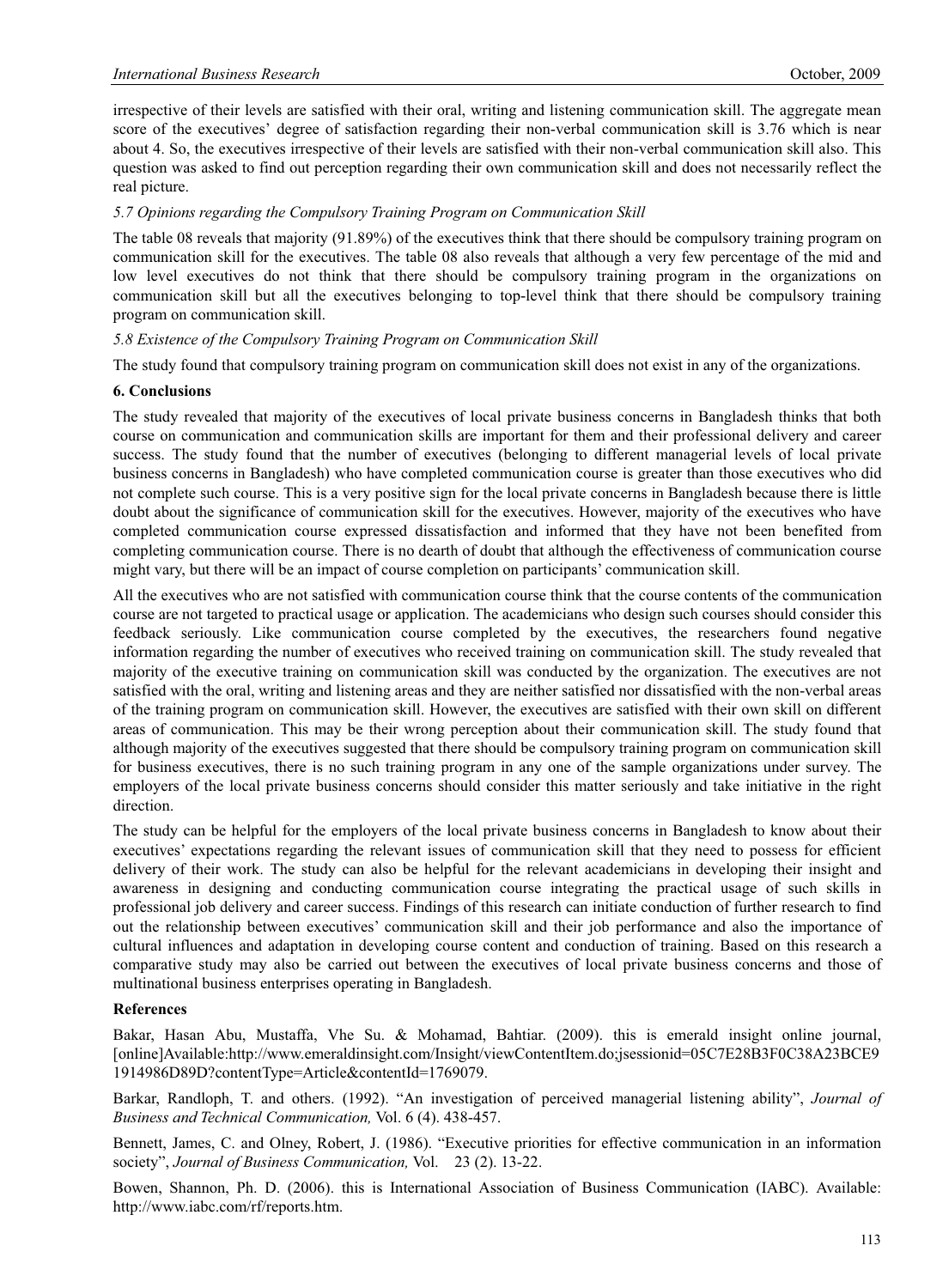Clutterbuck, David. (2001). this is International Association of Business Communication, Available: http://www.iabc.com/rf/reports.htm.

Dowd, Karen O. and Liedtka, Jeanne. (Winter 1994). "What Corporations Seek in MBA Hires: A Survey", Vol. 10 (2). 34-39.

Fisher, Ann. (December 7, 1998). The High Cost of Living and Not Writing Well. *Fortune*, 244.

Gilsdorf, Jeanette, W. (1986). "Executives' and academics' perceptions on the need for instruction in written persuasion", *Journal of Business Communication,* Vol. 23(2). 55-68.

Greenwald, Mathew & Associates Inc. (2009). this is International Association of Business Communication, Available: http://www.iabc.com/rf/reports.htm.

Hearn, Greg, Foth, Marcus. & Gray, Heather. (2009). Available: http://www.emeraldinsight.com/Insight/viewContentItem.do;jsessionid=05C7E28B3F0C38A23BCE91914986D89D?co ntentType=Article&contentId=1769081.

http://iabcstore.com/IABCRFRpts/generations.htm.

http://www.emeraldinsight.com/Insight/viewContainer.do?containerType=Journal&containerId=11210.

http://www.iabc.com/rf/reports.htm.

Kandath, Krishna P., Ph. D., Oetzel, John, Ph. D., Rogers, M. Everett, Ph. D. and Guell, Ann, Ph. D. (2003). this is International Association of Business Communication, Available: http://www.iabc.com/rf/reports.htm.

Lesikar Raymond, V. and Flately Marie, E. (2002). "Basic Business Communication", New Delhi, Tata McGraw-Hill Publishing Company Limited.

Moss, Frederick, K. (1995). "Perceptions of communication in the corporate community", *Journal of Business and Technical Communication,* Vol. 9 (1). 63-76.

Papa, Michael, J. and Tracy Karen. (1988). "Communicative indices of employee performance with new technology", *Communication Research,* Vol. 15 (5). 524-544.

Roberts, Hanno, Ph. D., Bronn, Simcic Peggy, Ph. D. and Breuing, Karl Joachim, Norwegian School of Management. (2003). this is International Association of Business Communication, Available: http://www.iabc.com/rf/reports.htm.

Swanson and Others. (1994). "Business Communications: A highly valued core course in business administration", *Journal of Education for Business,* 237.

Welch, Nancy & Goldstein, Mark. (1999). this is International Association of Business Communication, Available: http://www.iabc.com/rf/reports.htm.

Whalen, T. Patricia, Ph. D. and APR. (2001). this is International Association of Business Communication, Available: http://www.iabc.com/rf/reports.htm.

Williams, Linda & Dong, Qingwen. (1999). this is International Association of Business Communication, Available: http://www.iabc.com/rf/reports.htm.

Table 1. Opinions towards the Importance of Communication Course

| Response   | Top                      | Mid           | LOW           | Total         |
|------------|--------------------------|---------------|---------------|---------------|
| <b>Yes</b> | 100%                     | 15%<br>- 96 . | $.22\%$<br>07 | <b>27.30%</b> |
| No         | $\overline{\phantom{a}}$ | $.85\%$       | $12.78\%$     | 2.70%         |

 *Source: Field Survey, 2008* 

Table 2. Completion of Communication Course at Undergraduate/Graduate Level

| Response | Levels of Executives | Total  |        |        |
|----------|----------------------|--------|--------|--------|
|          | Top                  | Mid    | Low    |        |
| Yes      | 58.33 %              | 61.54% | 55.56% | 58.11% |
| No       | 41.67%               | 38.46% | 44.44% | 41.89% |

 *Source: Field Survey, 2008*